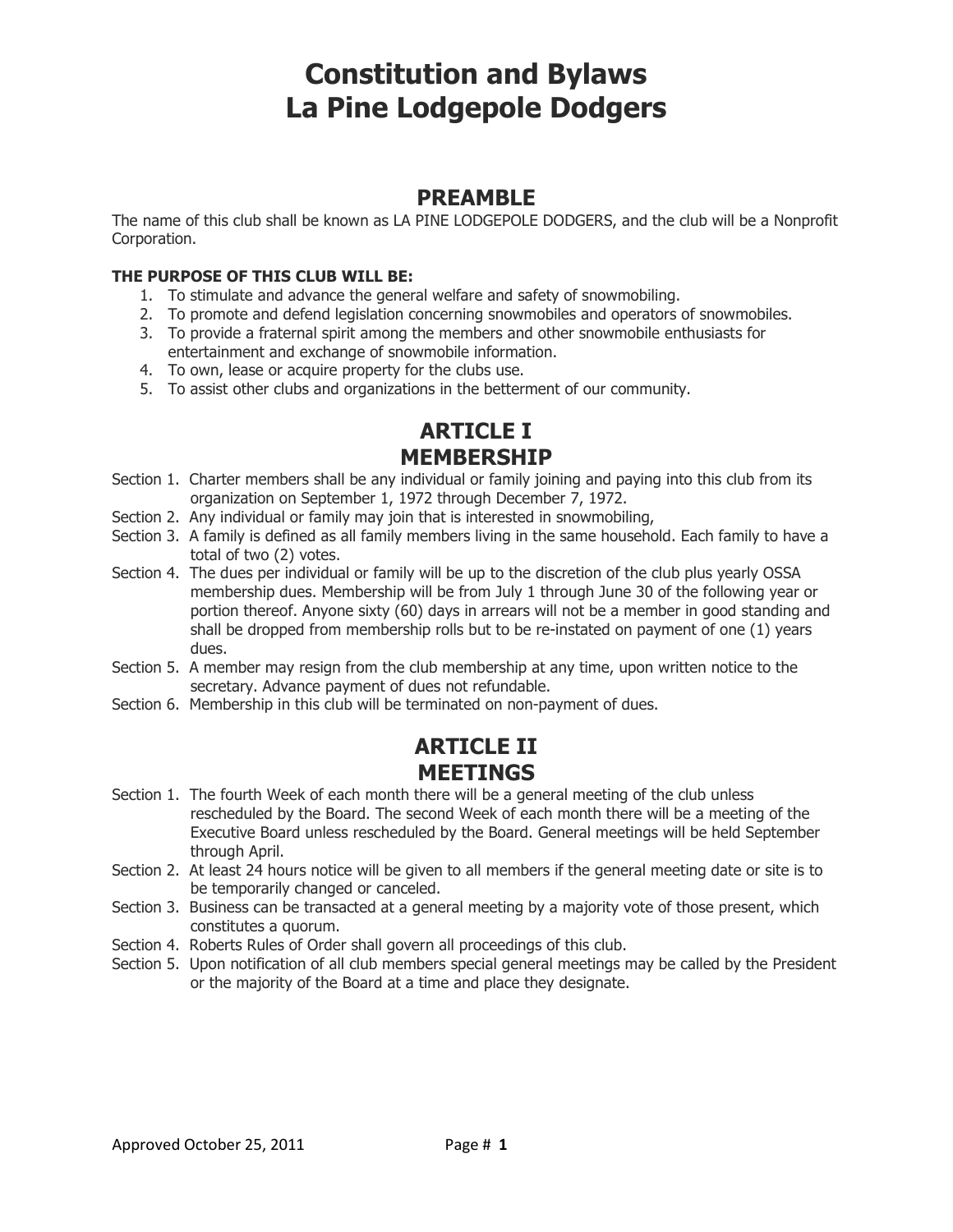# Constitution and Bylaws La Pine Lodgepole Dodgers

## ARTICLE III OFFICERS and DUTIES

Section 1. The officers of this club shall be:

President

Vice President

**Secretary** 

Treasurer

Section 2. Duties of Officers:

**President.** It shall be the duty of this officer to:

- a) conduct all meetings of this club;
- b) appoint all committee chairmen, with the exception of the Grooming Chairman which must have the approval of the Board,:
- c) be an ex-officio member of all committees;
- d) perform all other duties of this office required by the membership or the constitution and bylaws of this club;
- e) and represent the club and its position at public meetings.
- **Vice President.** It shall be the duty of this officer to assume the duties of the President in his/her absence or temporary incapacity and shall have all powers of the President in performing these duties.

Secretary. It shall be the duty of this officer to:

- a) keep and maintain in good order all records, excluding financial:
- b) record minutes of all meetings;
- c) keep and update membership records;
- d) list all committees and its members;
- e) and perform all secretarial duties assigned by the President or vote of the membership.

### Treasurer. It shall be the duty of this officer to:

- a) receive all monies paid to the club;
- b) pay all bills voted by the club;
- c) give the secretary a current list of all paid members;
- d) give a financial report at each meeting;
- e) and maintain a list of all assets and their whereabouts.
- Section 3. Executive Board

The Executive Board shall consist of the elected officers of the club, the immediate Past President, three (3) Board members and one (1) Alternate Board member, and shall be the governing body of the club.

The Executive Board shall determine and control all financial expenditures with the approval of the majority of the club at a regular meeting. An internal annual audit of the financial books shall be performed by a committee of three (3) appointed by the President. This audit should be performed at the end of the fiscal year, with a report to the Executive Board at their next meeting.

Special Executive Board meetings may be called by the President or the majority of the Board at any time and place they shall designate. A majority of the Executive Board shall constitute a quorum.

Section 4. Term of Office: